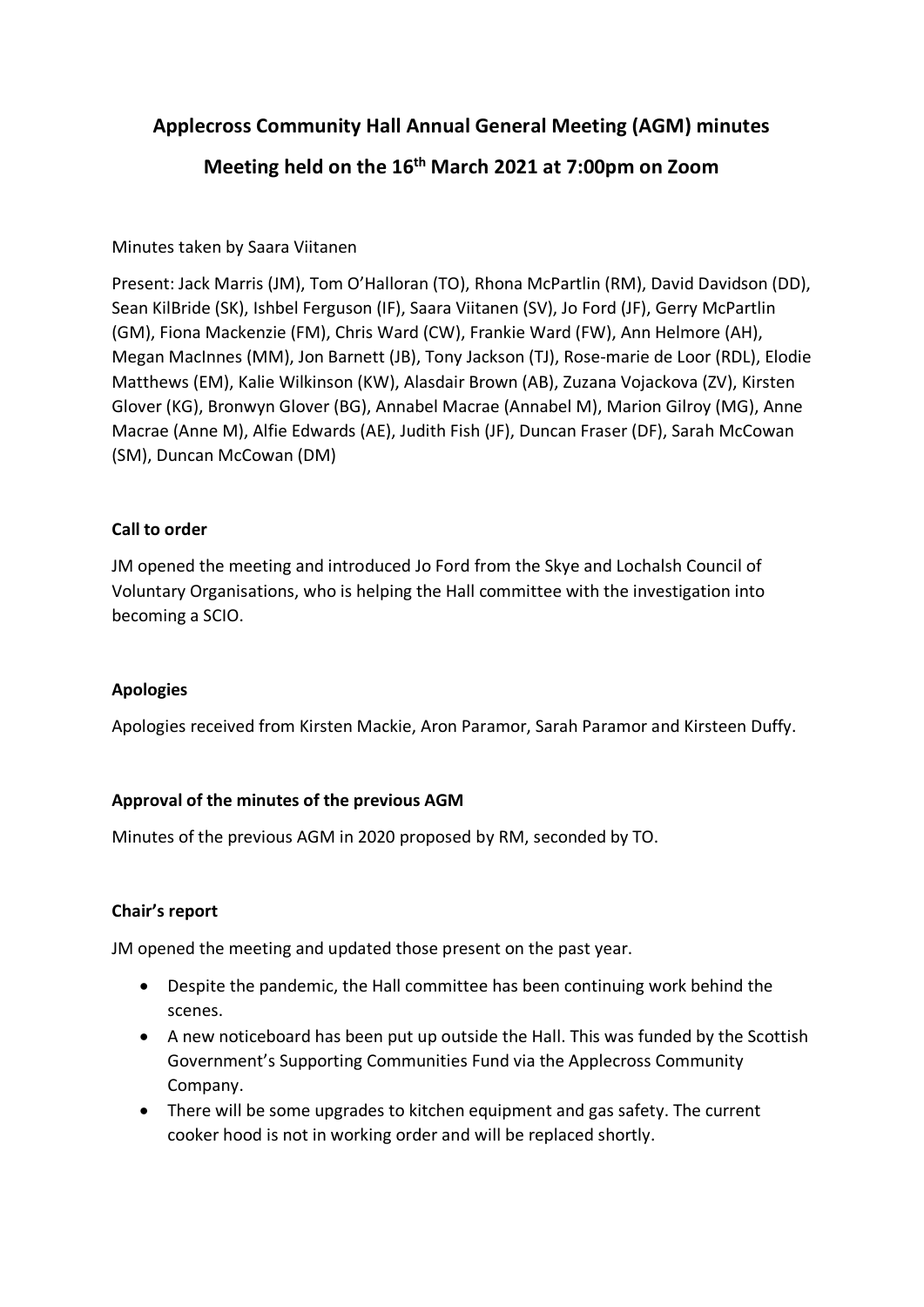- The committee has developed a new website for the Hall, available on [www.applecrosshall.co.uk.](http://www.applecrosshall.co.uk/)
- Groundworks are ongoing to improve the drainage at the Hall car park. JM presented some photos of the progress.
- The committee has been considering the option to become a SCIO (discussed later).
- JM summarised that lots of positive improvements are happening at the hall and that he is looking forward to the future.
- JM also encouraged anyone living in Applecross to join the committee.

#### **Treasurer's report**

TO presented a summary of the accounts for the past financial year 2019-2020, ending on 31st January 2020.

- The Covid-19 pandemic caused the Hall to be closed for most of the year, which greatly reduced the usual yearly income.
- The Hall received a £10,000 discretionary grant (Covid-19 Small Business Grant) from the Highland Council due to being forced to be closed. This has enabled the committee to continue paying necessary costs, such as insurance and fire safety maintenance, and go forward with improvements which are in progress (groundworks at the car park, cooker hood replacement). The committee has applied for further Covid-19 discretionary funding from the Highland Council and is waiting for the outcome of the application.
- In 2018-2019, the Hall had also received £3,000 from SSE's community grant donated to the Applecross Community Council. This was for kitchen equipment upgrades but had not been spent yet.
- TO stepped down from the committee but noted that he has set up a system of bookkeeping for his successor(s). JM thanked TO for all his efforts and time given to the Hall and encouraged anyone interested to become a Treasurer to come forward to the committee.
- TO noted that becoming a SCIO would open the Hall for many more opportunities of funding.

#### **Option to become a SCIO (Scottish Charitable Incorporated Organisation) – presentation**

- JM noted that posters had been posted around Applecross about the proposal of the Hall becoming a SCIO, and Applecross residents had received a newsletter about the proposal.
- JM presented a summary of what a SCIO is and what benefits the Hall would get from becoming a SCIO:
	- o At present, the Hall is an Unincorporated Association.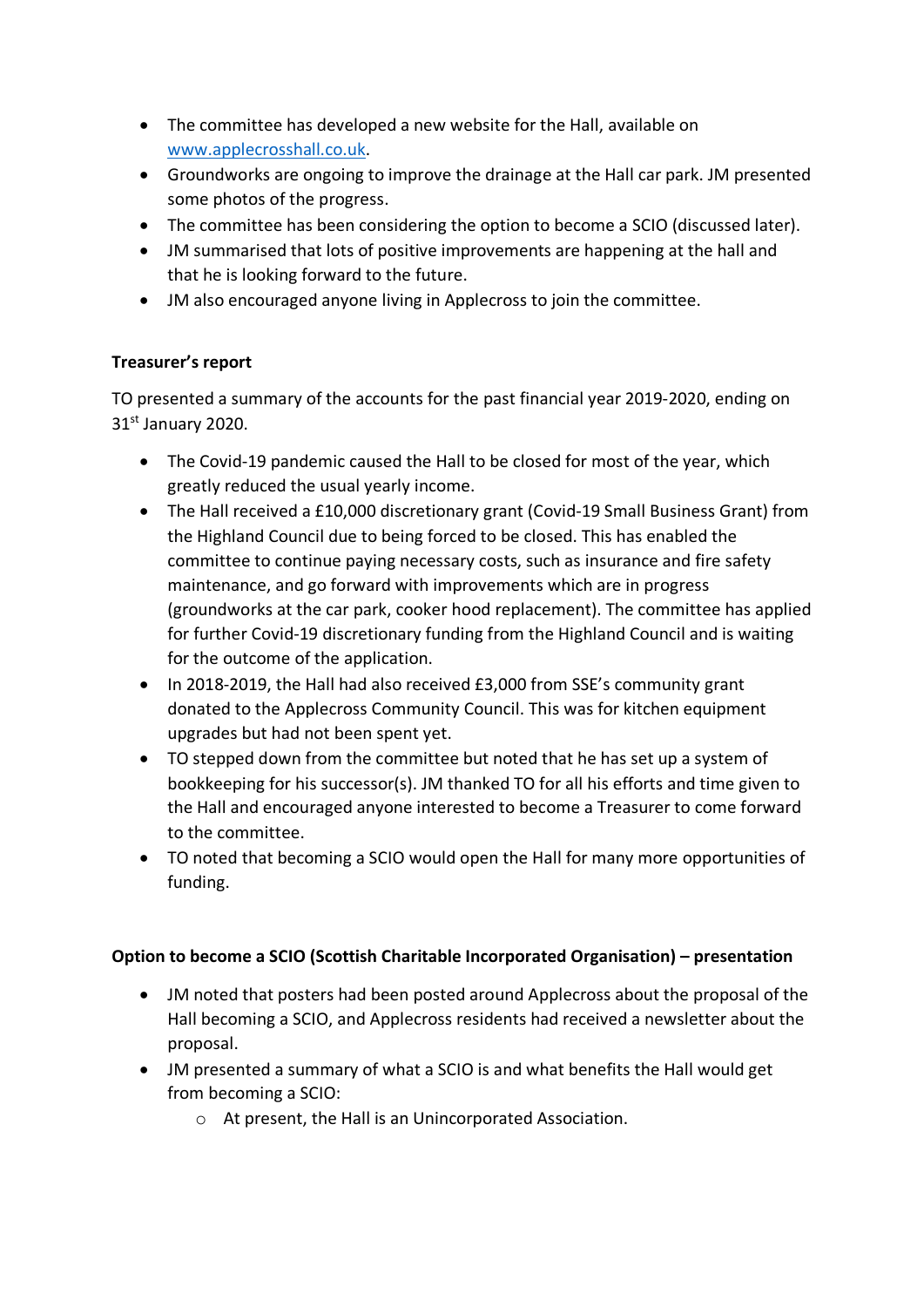- o Unfortunately, accounts have not been submitted to OSCR (the Scottish charity regulator) in past years as required. Becoming a SCIO would grant a 'new start' to the Hall and restore the Hall's charitable status.
- o SCIO is a legal structure for a membership organisation, open to all Applecross residents. As a SCIO the Hall would be accountable to its members.
- o Members could elect Trustees (much like current committee members) who would manage the Hall's activities.
- o SCIO is seen as a more stable structure to funding bodies. This would mean more opportunities for funding for the Hall for repairs, maintenance, events etc.
- o SCIO Trustees would be protected from personal financial liability.
- o OSCR recommends a SCIO structure for village halls.
- The process to become a SCIO is as follows:
	- $\circ$  Community members vote at the AGM. If the vote is positive, a new SCIO is set up. The committee would apply to OSCR to dissolve the current organisation and transfer the existing assets to the new SCIO.
- Drawbacks to continuing with the current structure (not becoming a SCIO) would be continued difficulties to find Trustees due to personal financial liability, and limited funding opportunities.

#### **Option to become a SCIO – questions**

- FM noted that the Historical Society and the body that would hold the Applecross community fund have also been investigating becoming a SCIO and that she has been involved in the process. She noted that the SCIO structure has good public accountability and simplicity in presenting annual accounts.
- JF noted that a SCIO is a legal entity that can enter into contracts in its own right, e.g. employing staff, which reduces personal liability and risk and gives protection to volunteers.

#### **Option to become a SCIO – vote**

The Applecross residents present voted on the question "Should the Applecross Community Hall become a SCIO?". All (100%) voted yes.

#### **Election of committee members**

As per the constitution, the committee members stood down. JM invited those who wished to join the committee to raise their hands and all were separately voted in by a majority vote by community members present. New committee members include David Davidson,